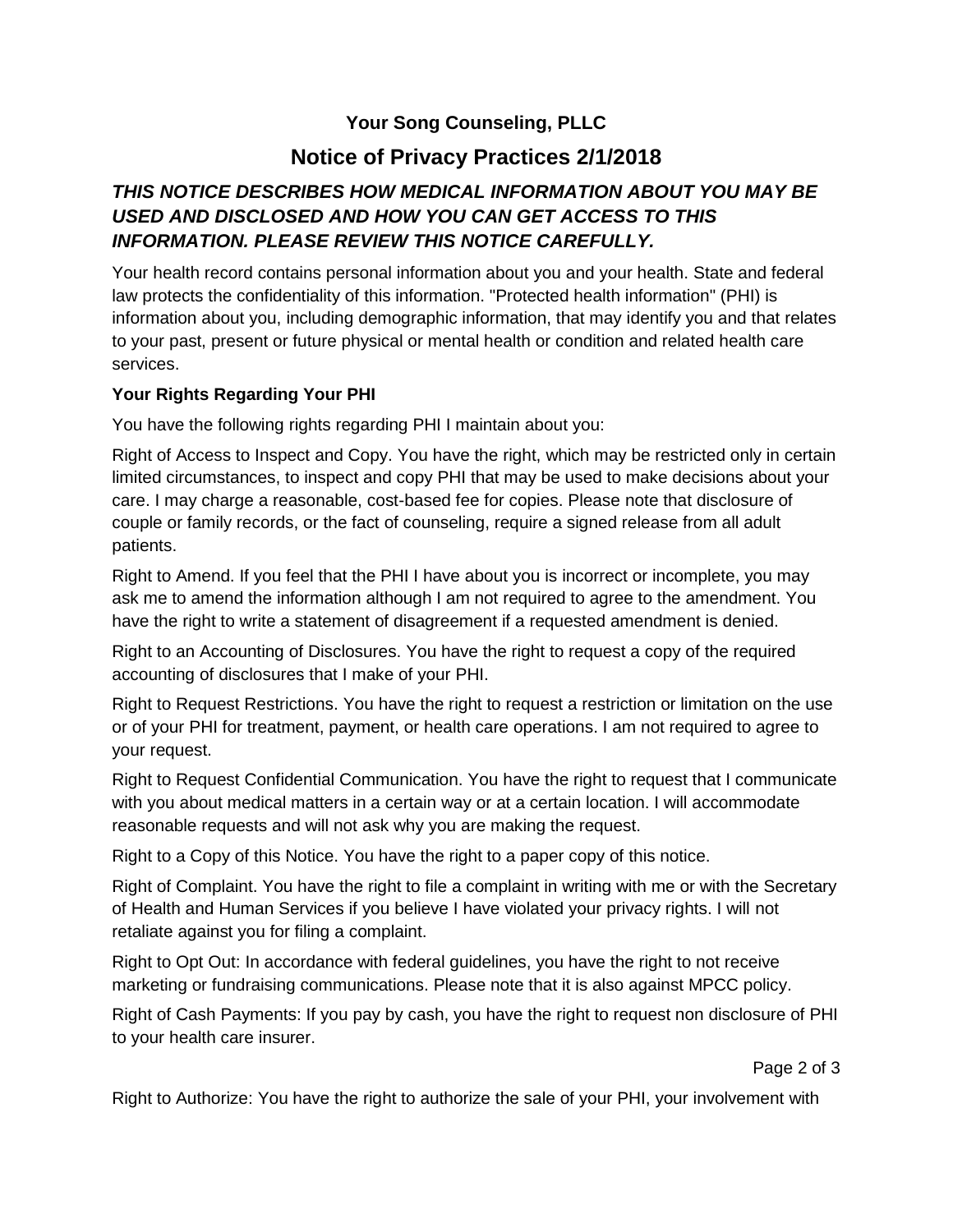research, and uses and disclosures of psychotherapy notes in accord with WA state law.

Right to Notification of Breach: In the event of a breach of unsecured PHI, we are required by law to notify you.

#### **My Uses and Disclosures of PHI for Treatment, Payment and Health Care Operations**

Treatment. Your PHI may be used and disclosed by me for the purpose of providing, coordinating, or managing your health care treatment and any related services. This may include coordination or management of your health care with a third party, consultation with other health care providers or referral to another provider for health care services. Payment. I will not use your PHI to obtain payment for your health care services without your written authorization. Examples of payment-related activities are: making a determination of eligibility or coverage for insurance benefits, processing claims with your insurance company, reviewing services provided to you to determine medical necessity, or undertaking utilization review activities.

Healthcare Operations. I may use or disclose, as needed, your PHI in order to support the business activities of my professional practice. Such disclosures could be to others for health care education, or to provide planning, quality assurance, peer review, administrative, legal, or financial services to assist in the delivery of health care, provided I have a written contract requiring the recipient(s) to safeguard the privacy of your PHI. I may also contact you to remind you of your appointments, inform you of treatment alternatives and/or health-related products or services that may be of interest to you.

## **Other Uses and Disclosures That Do Not Require Your Authorization or Opportunity to Object**

Required by Law. I may use or disclose your PHI to the extent that the use or disclosure is required by law, made in compliance with the law, and limited to the relevant requirements of the law. Examples are public health reports and law enforcement reports. I also must make disclosures to the Secretary of the Department of Health and Human Services for the purpose of investigating or determining my compliance with the requirements of the Privacy Rule

Health Oversight. I may disclose PHI to a health oversight agency for activities authorized by law, such as professional licensure. Oversight agencies also include government agencies and organizations that provide financial assistance to me (such as third-party payers).

Abuse or Neglect. I may disclose your PHI to a state or local agency that is authorized by law to receive reports of abuse or neglect. However, the information I disclose is limited to only that information which is necessary to make the initial mandated report. I may disclose PHI regarding deceased patients for the purpose of determining the cause of death, in connection with laws requiring the collection of death or other vital statistics, or permitting inquiry into the cause of death.

Page 3 of 3

Threat to Health or Safety. I may disclose PHI when necessary to prevent a serious threat to your health and safety or the health and safety to the public or another person.